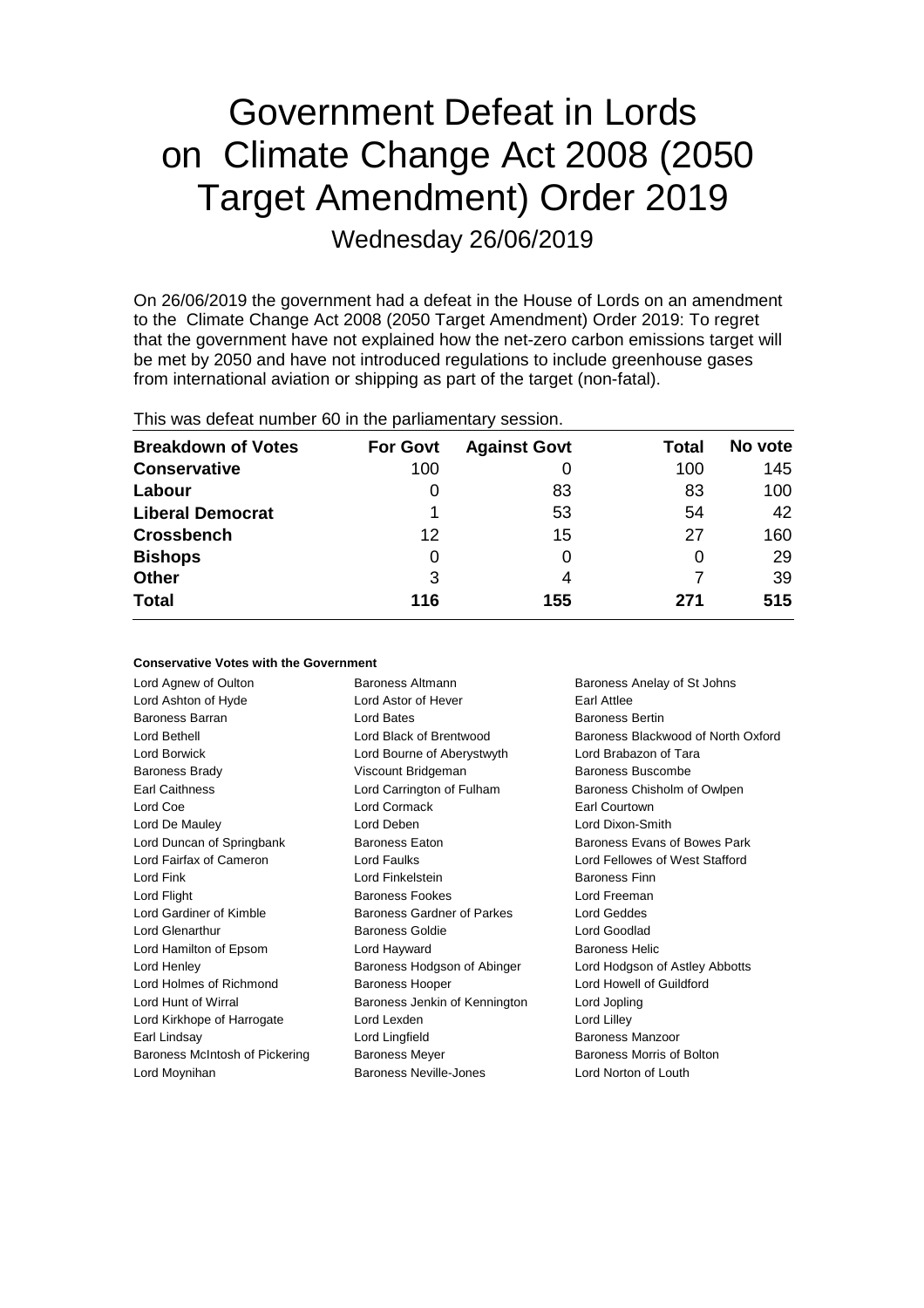Baroness O'Cathain **Lord Pickles Baroness Pidding Baroness Pidding** Lord Polak Lord Popat Lord Porter of Spalding Lord Randall of Uxbridge **Baroness Rawlings** Baroness Redfern Lord Risby **Lord Robathan** Baroness Sater Baroness Scott of Bybrook Baroness Seccombe Lord Selkirk of Douglas Lord Sherbourne of Didsbury Lord Shinkwin Lord Smith of Hindhead Baroness Stedman-Scott Baroness Stroud Baroness Sugg Lord Taylor of Holbeach Viscount Trenchard Lord Tugendhat Viscount Ullswater Baroness Vere of Norbiton Baroness Verma Lord Whitby Lord Willetts Baroness Williams of Trafford Lord Young of Cookham

**Conservative Votes against the Government**

#### **Labour Votes with the Government**

**Labour Votes against the Government** Baroness Adams of Craigielea Lord Adonis Lord Bassam of Brighton Lord Beecham **Baroness Billingham** Lord Blunkett Lord Bradley **Lord Bragg Lord Bragg Lord Brennan** Lord Brooke of Alverthorpe Lord Brookman Lord Browne of Ladyton Baroness Bryan of Partick Lord Campbell-Savours Baroness Chakrabarti Viscount Chandos **Lord Clark of Windermere** Baroness Cohen of Pimlico Lord Collins of Highbury Baroness Crawley Lord Davidson of Glen Clova Lord Davies of Oldham Lord Davies of Stamford Lord Desai Baroness Donaghy Lord Donoughue Lord Dubs Lord Evans of Watford Lord Faulkner of Worcester Baroness Gale Lord Giddens **Baroness Golding** Baroness Goudie Lord Grantchester Lord Griffiths of Burry Port Lord Grocott Lord Harris of Haringey Lord Haskel Lord Haworth Baroness Hayter of Kentish Town Baroness Healy of Primrose Hill Lord Hollick Lord Hoyle Lord Hughes of Woodside Lord Hunt of Kings Heath Lord Irvine of Lairg **Baroness Jay of Paddington** Lord Jones Baroness Jones of Whitchurch Lord Judd Lord Knight of Weymouth Baroness Lawrence of Clarendon Lord Lennie Baroness Lister of Burtersett Lord Livermore Lord MacKenzie of Culkein Lord Maxton Lord McAvoy Lord McKenzie of Luton Lord McNicol of West Kilbride Lord Monks Lord Morgan Lord Morris of Handsworth Lord Murphy of Torfaen **Lord O'Neill of Clackmannan** Baroness Osamor Baroness Primarolo Baroness Prosser Lord Radice Baroness Rebuck Lord Rosser Viscount Simon Baroness Smith of Basildon **Lord Stone of Blackheath** Baroness Thornton Lord Tunnicliffe **Baroness Warwick of Undercliffe** Lord Watson of Invergowrie Lord West of Spithead Baroness Wheeler Lord Whitty Lord Young of Norwood Green Baroness Young of Old Scone

#### **Liberal Democrat Votes with the Government** Baroness Falkner of Margravine

#### **Liberal Democrat Votes against the Government**

Lord Addington Baroness Bonham-Carter of Yarnbury Baroness Bowles of Berkhamsted Baroness Brinton Lord Bruce of Bennachie Lord Burnett Baroness Burt of Solihull Lord Chidgey Lord Cotter Lord Dholakia Baroness Doocey Lord Foster of Bath Lord Fox Earl Glasgow Lord Goddard of Stockport Baroness Humphreys Baroness Hussein-Ece Lord Kirkwood of Kirkhope

Lord Greaves **Baroness Hamwee** Baroness Hamwee **Baroness Hammed Baroness Hammed Baroness** Harris of Richmond